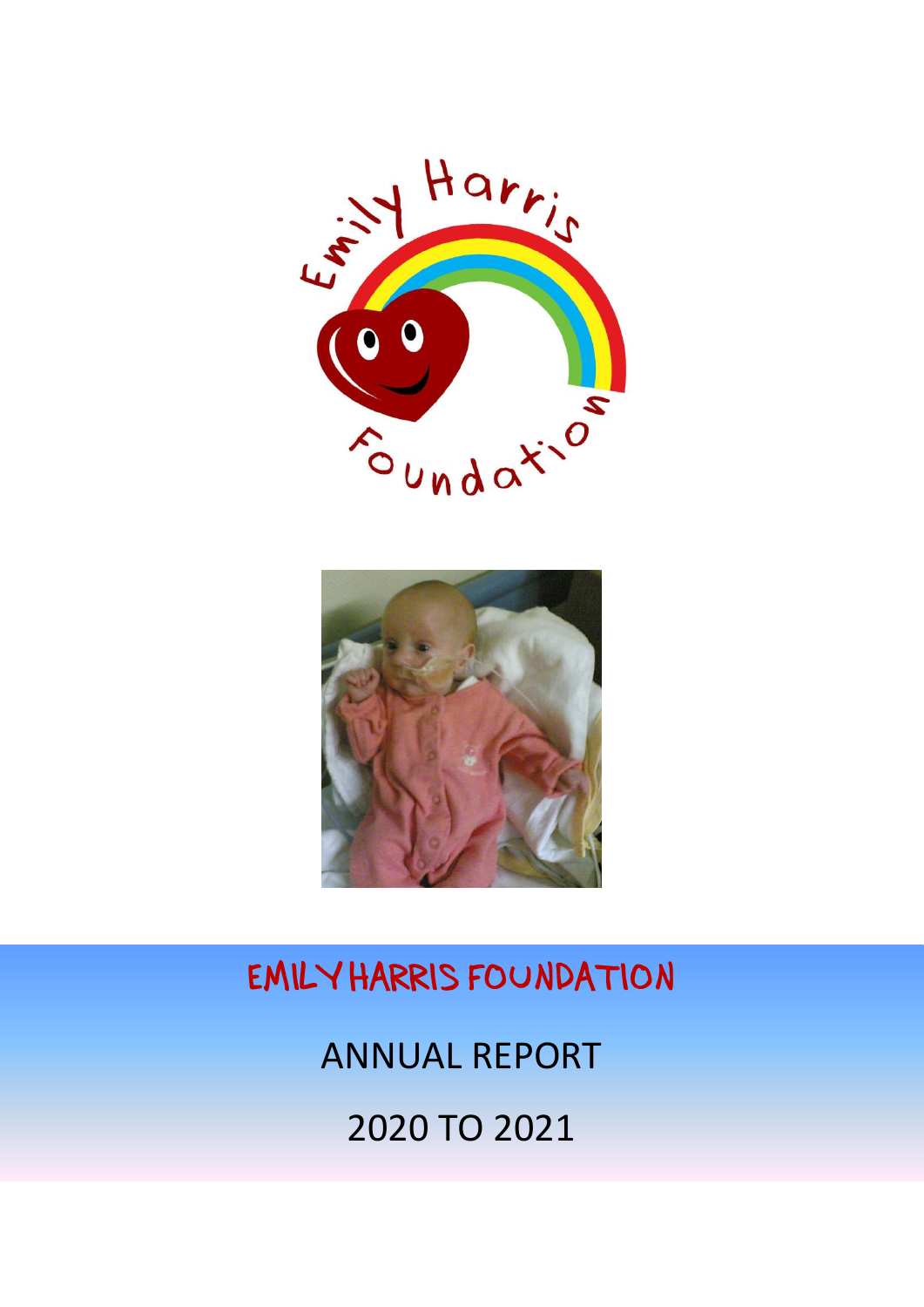**Emily Harris Foundation Registered Charity Number 1127191 Annual Report and Financial Statement For the Year Ended 30th June 2021**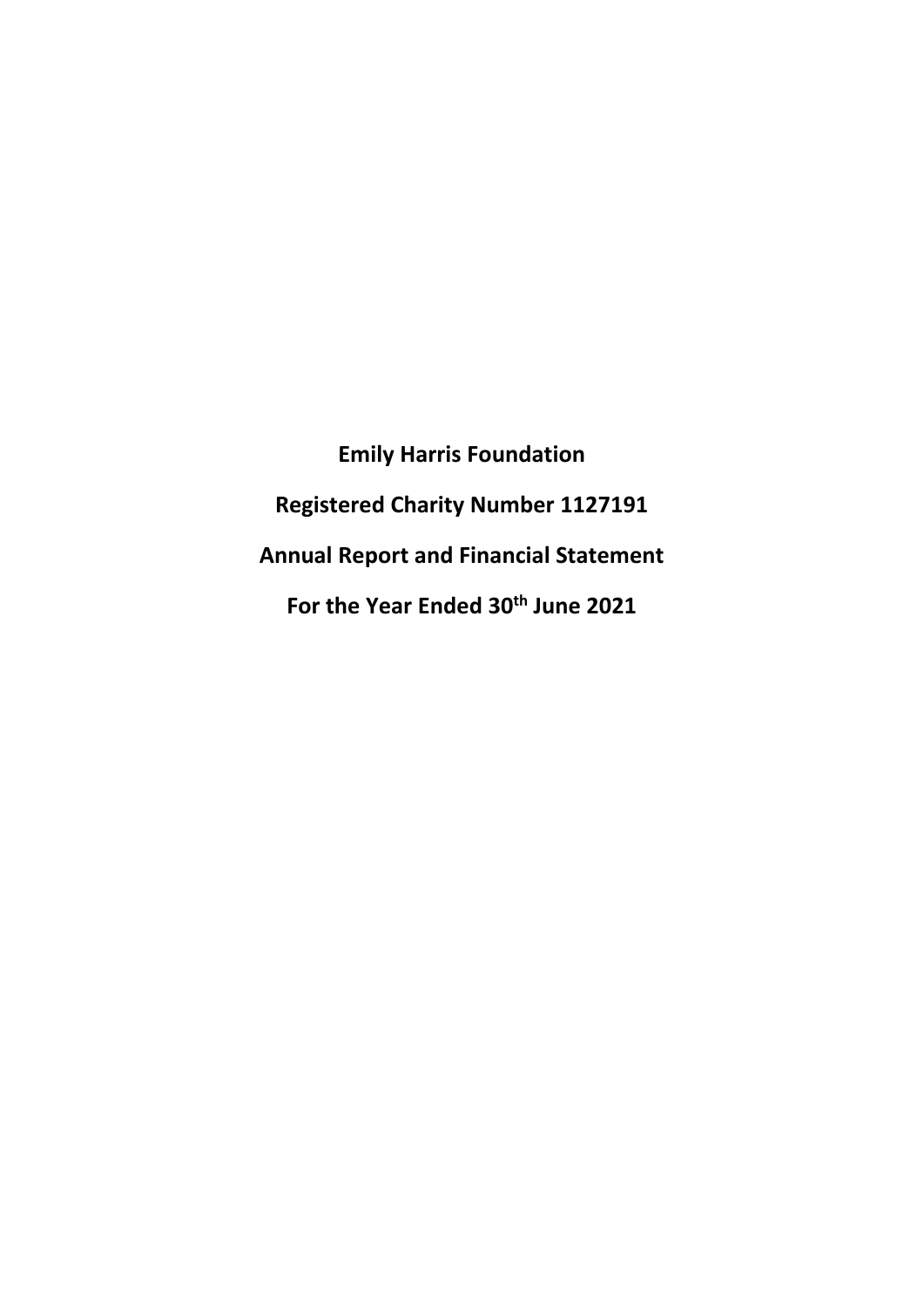# Legal and Administrative Information

| <b>Charity Number:</b>     | 1127191                                                                                                                                                          |  |
|----------------------------|------------------------------------------------------------------------------------------------------------------------------------------------------------------|--|
| Legal Status:              | Registered Charity in England and Wales - Standard<br>Registration                                                                                               |  |
| Aims and Objectives:       | To advance education and training in relation to<br>A)<br>healthcare by such means as the trustees consider appropriate.                                         |  |
|                            | B)<br>To relieve persons who are in conditions of need or<br>hardship and to relieve the distress caused thereby on such<br>occasions as the trustees think fit. |  |
| Activities:                | The charity raises funds for use in two areas.                                                                                                                   |  |
|                            | A)<br>To provide grants to nursing staff at the King's Mill Hospital<br>Neonatal Unit to attend training and conferences.                                        |  |
|                            | B)<br>To provide a hardship fund for families with a baby on the<br>unit.                                                                                        |  |
| <b>Board of Trustees:</b>  | Kenneth Daly (Chair of Trustees)<br>Martin Dillon<br>Clare Lund<br>Daniella Coles<br><b>Matthew Carr</b>                                                         |  |
| <b>Foundation Manager:</b> | <b>Clare Harris</b>                                                                                                                                              |  |
| Date of Formation:         | 16 <sup>th</sup> March 2008                                                                                                                                      |  |
| Date of Registration:      | 15 <sup>th</sup> December 2008                                                                                                                                   |  |
| <b>Registered Address:</b> | 64 Emmerson Drive,<br>Clipstone Village,<br>Mansfield,<br>Nottinghamshire,<br><b>NG21 9AX</b>                                                                    |  |
| Auditor                    | Revd. Robert Howard Jones F.C.M.A., C.G.M.A.                                                                                                                     |  |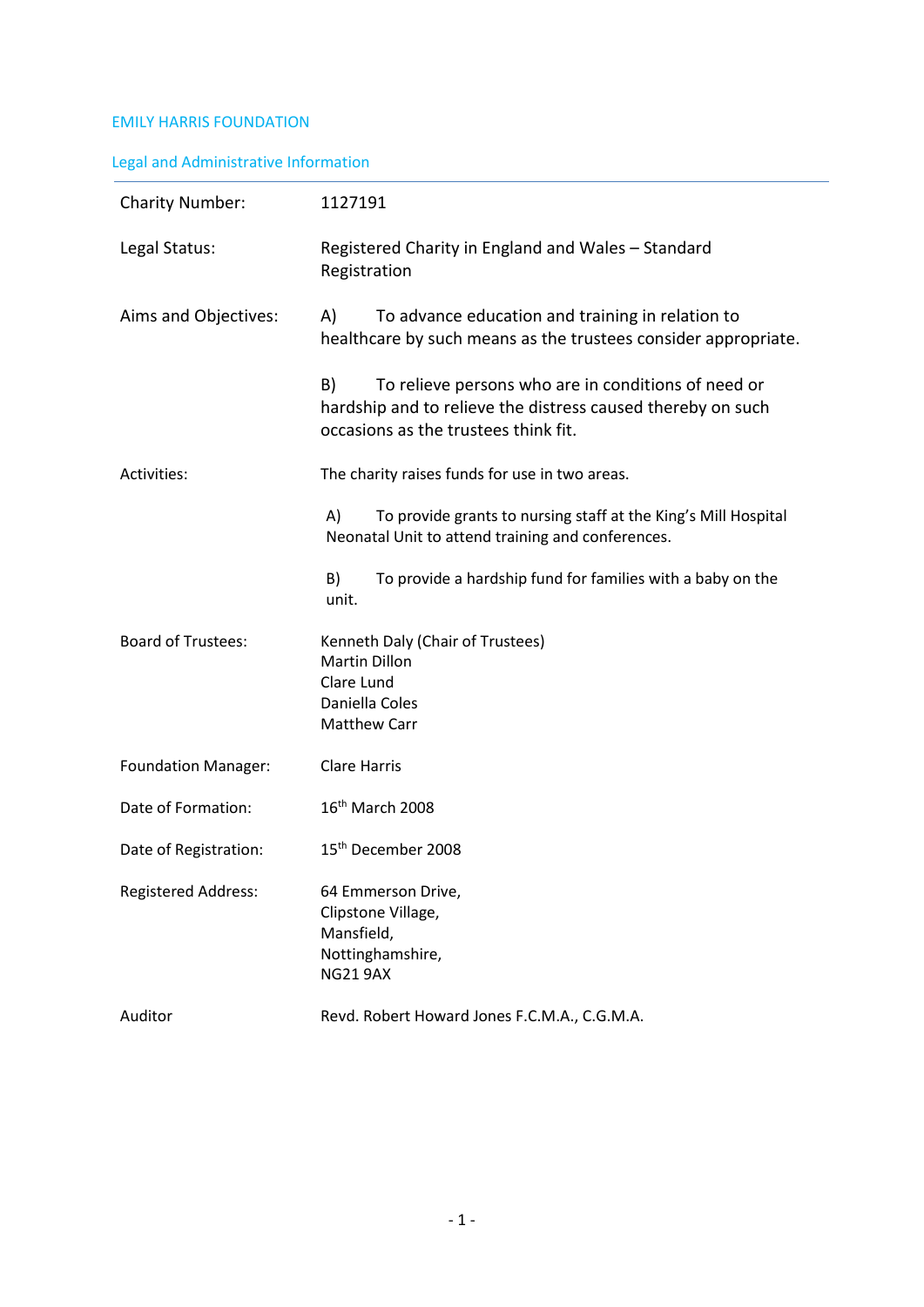# **Contents**

|                                                         |                               | Page |
|---------------------------------------------------------|-------------------------------|------|
| President's Statement                                   |                               | 3    |
| <b>Chair of Trustees Statement</b>                      |                               | 4    |
| Annual Report for Year Ended 30 <sup>th</sup> June 2021 | About Emily Harris Foundation | 5    |
|                                                         | Our Strategy                  | 5    |
|                                                         | Review of 2020/2021           | 6    |
|                                                         | Plans for the Future          | 8    |
|                                                         | Thanks and Acknowledgements   | 9    |
| Financial Review 2020/2021                              | Income                        | 10   |
|                                                         | Use of Funds                  | 11   |
|                                                         | Remuneration                  | 12   |
| <b>Statement of Trustees' Responsibilities</b>          |                               |      |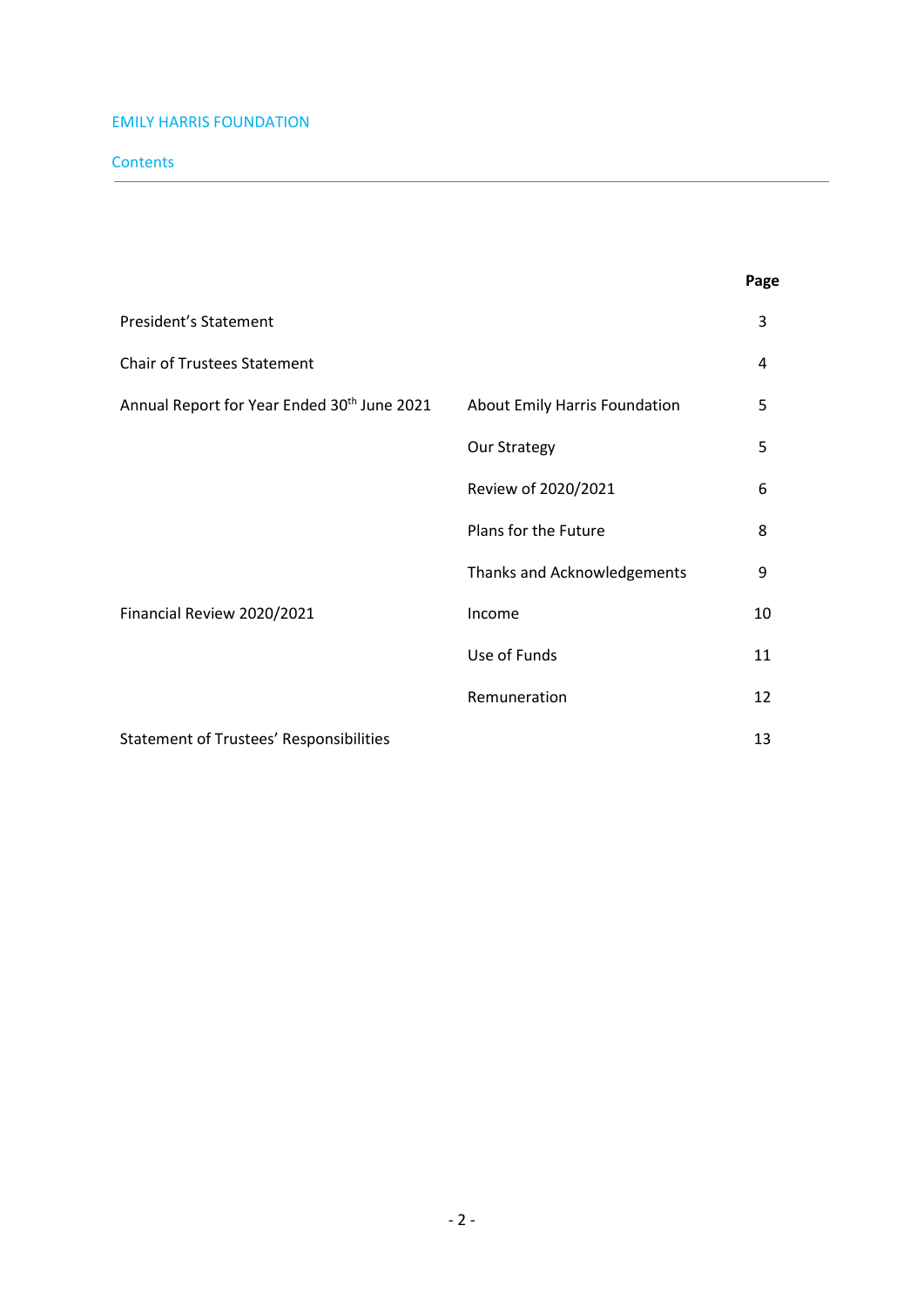## President's Statement

For many of us there has been significant changes over the last 12 months and it has been no different for the charity. It was with sadness that I stood down as Chair of Trustees earlier this year due to a potential conflict of interest as is mentioned in the annual report. This was a role that I had held since the inauguration of the Foundation in 2008. However, I was extremely honoured when I was invited by the new Trustees to become the first President of the Foundation.

I am delighted with the appointments of the new Trustees. They bring a whole wealth and range of experiences and knowledge to the table. I know that the future of the Foundation is in extremely safe hands as they continue to work with Clare Harris to move forward in this new era.

I would also like to offer my personal thanks to the Trustees that have served to date and built the Foundation up to be what it is today and has helped so many families and nurses. You have played a crucial role in this.

I look forward to the year ahead and seeing what the future holds.

Wishing everyone associated with the charity a happy and successful year ahead.



 $N$ Alta

N A Harris President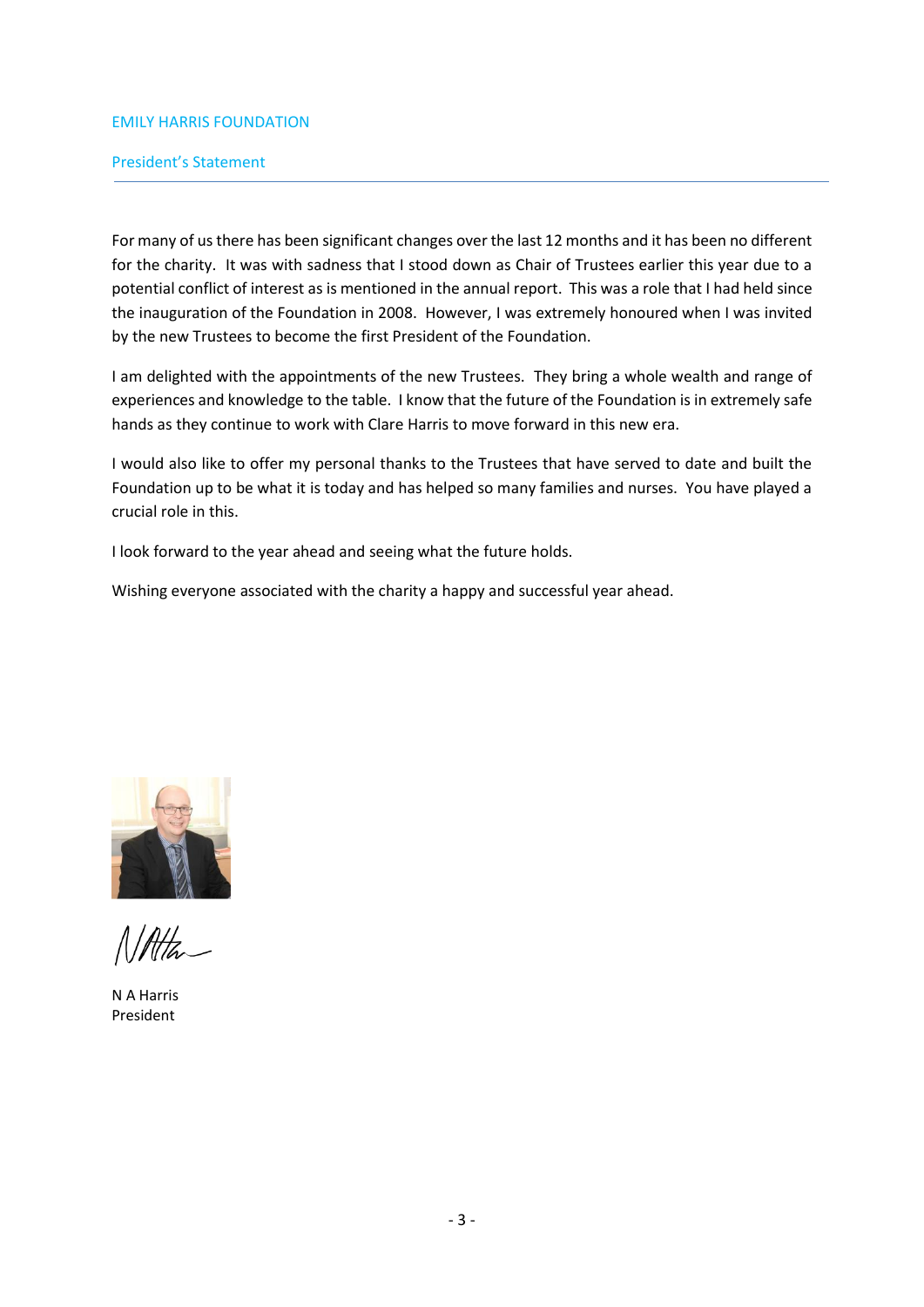# Chair of Trustees Statement

It was a bit of a surprise but a great honour to have been invited to join the Board of Trustees and to become its Chair.

The charity has certainly become a welcome addition to the work of the Neo-Natal Unit and the knowledge that we have been able to help new parents in some small way at a difficult time in their lives.

The contribution to the well-being of parents and staff in the Unit made by Clare and Neil when they decided to set up the charity in memory of Emily cannot be underestimated and our Trustees are dedicated to continuing this good work in the future.

We are grateful to all our supporters and fund-raisers for their magnificent efforts during the past year and hope that we can all work together to bring even more effective support to the people who need it.



KennettSch

K M Daly Chair of Trustees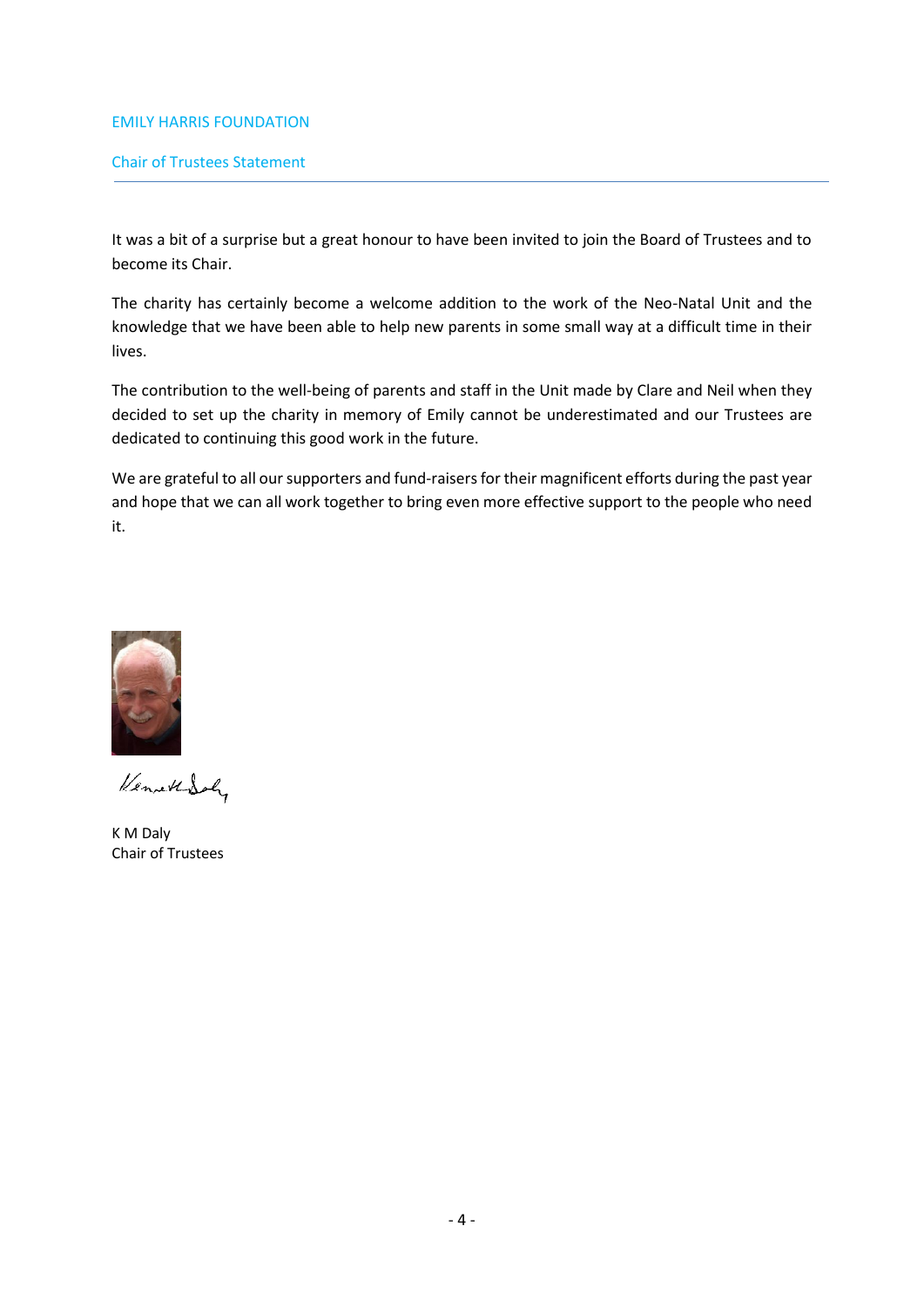# Annual Report for the Year Ended 30<sup>th</sup> June 2020

# **About Emily Harris Foundation**

The Emily Harris Foundation was founded in 2008 by Neil and Clare Harris in memory of their daughter Emily Harris who died at the age of 5 months in 2007. They believed that they were very blessed to spend the short time with Emily that they did. Many people during her life and after she had died said what an inspiration she had been with her determination and her spirit.

Neil and Clare knew then that they had the opportunity to keep her memory and name living on; to inspire others and to repay some of the wonderful care that they as a family received from the King's Mill Neonatal Unit. Family and friends joined Neil and Clare as trustees to form the original board of trustees.

The aims of the charity arose from conversations with senior staff members within the unit and personal experiences of having a baby receiving care on a Neonatal unit and within other hospital settings. The aims are:

1) To provide financial support for King's Mill Hospital Neonatal unit staff members, who wish to undertake further training and where the funding is not able to be supported by the NHS.

By supporting the professional development and training of staff, a long term benefit will be received by all babies who are, and will be, cared for on the unit.

2) To provide financial relief, in cases of hardship, for families with babies receiving care on the King's Mill Hospital Neonatal unit.

By providing practical support to parents, the stress caused by their situation can be eased in some small way.

# **Our strategy**

Over the last 13 years, our aims have been to provide further education and support to the Neonatal staff in addition to that provided by the NHS; and to make life as comfortable as possible for the families who have a baby on the Neonatal Unit. We have tried to achieve this through constant communication with members of staff on the Neonatal unit and with families who are on the unit or have had children on the unit.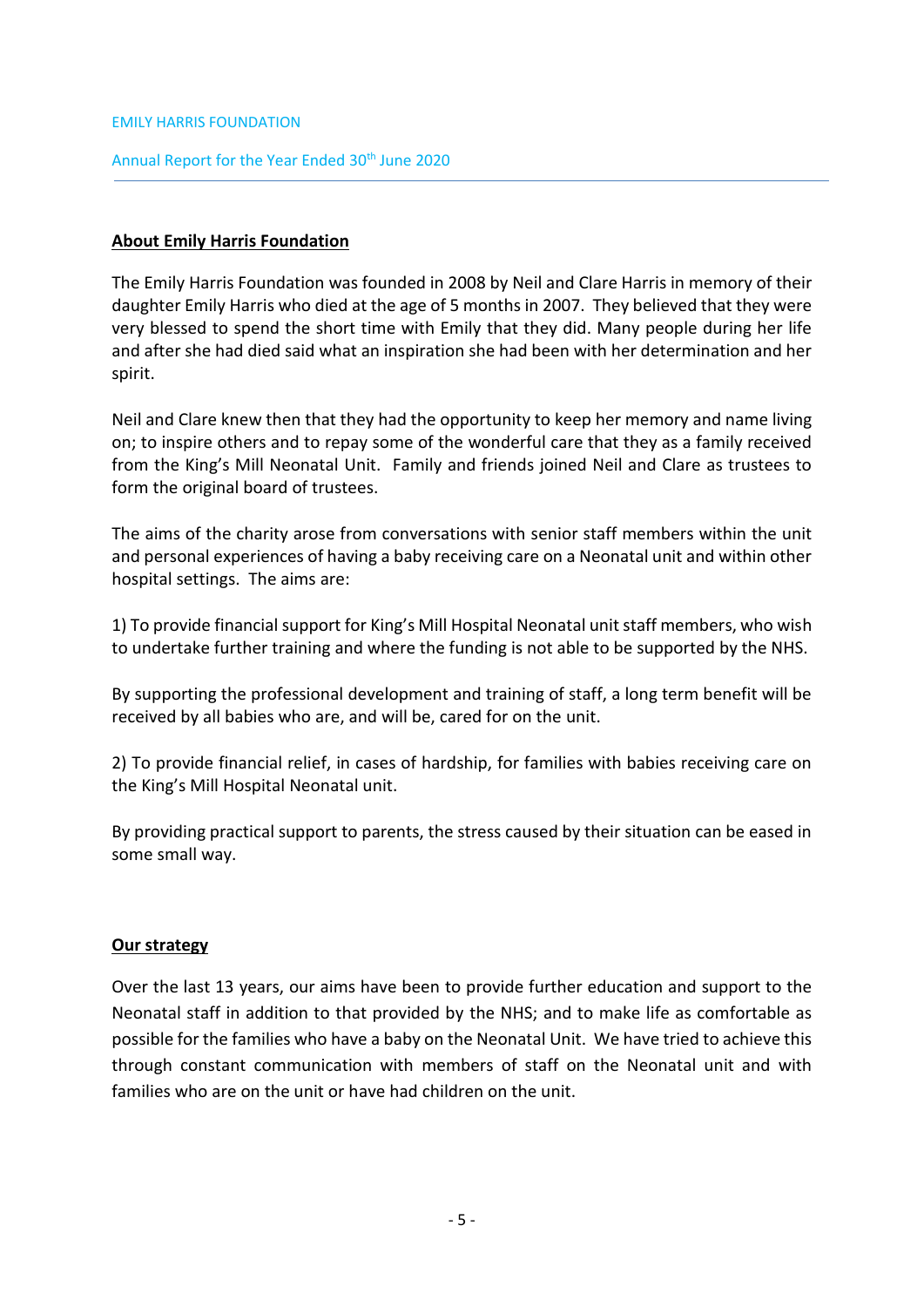## Annual Report for the Year Ended 30<sup>th</sup> June 2020

# **Review of 2020/21 activities**

When I wrote our Annual Report last year, we were four months into the Coronavirus Pandemic and little did any of us think that a further twelve months later, we would still be living with restrictions. Whilst the vaccination programme continues to travel at speed and we can perhaps begin to see the light at the end of the tunnel, it is likely that the impact of this global pandemic will be felt for many months and years to come. Our thoughts remain with those who have been affected in any way through bereavement, illness, loss of employment and isolation.

Sadly, the impact has been felt on the Neonatal Unit, with visiting being stopped from the beginning of the pandemic. It still remains the case that only parents of babies on the unit can attend and as such, siblings, other family members and friends are still unable to meet their new addition until they are allowed home. At the peak of the pandemic, only mums were allowed to be with baby – an incredibly upsetting and stressful time for families when support from a partner, dad and other family members is so crucial. We are proud to continue to fund vCreate, an app that enables staff to send video and photo updates of baby, which at least enabled some contact to be maintained. Reviews of visiting arrangements remain ongoing and it is hoped that siblings and maybe grandparents will be able to return in the next few weeks.

Clare too has been restricted in terms of visiting the hospital  $-$  Cake & Chat has been

intermittent depending on lockdowns, tiers, testing and vaccinations, but since the end of April, she has been able to return on a weekly basis. Homemade cakes are still forbidden but individually wrapped ones from the supermarket are an adequate replacement for now! Despite not having a regular presence, she has maintained contact with the unit



throughout and we have maintained as much support for families and staff as has been possible. Welcome Packs have been delivered to the main entrance when Clare has been unable to enter, bus vouchers and meal vouchers have continued to be provided when the venues have been open. Whilst face to face training has not resumed, on-line learning and conferences have taken their place and we were delighted to be able to fund five nurses to attend the virtual Reason Conference at the end of June.

We are incredibly humbled and grateful to all those who have continued to donate, raise money and support us in so many ways over the past 12 months. Like so many charities, we are solely reliant upon the generosity of our supporters to enable us to carry out our work and to see that this has not diminished despite the huge pressures on everyone as a result of the impact of COVID-19 is astonishing. Whilst we haven't been able to carry out any face to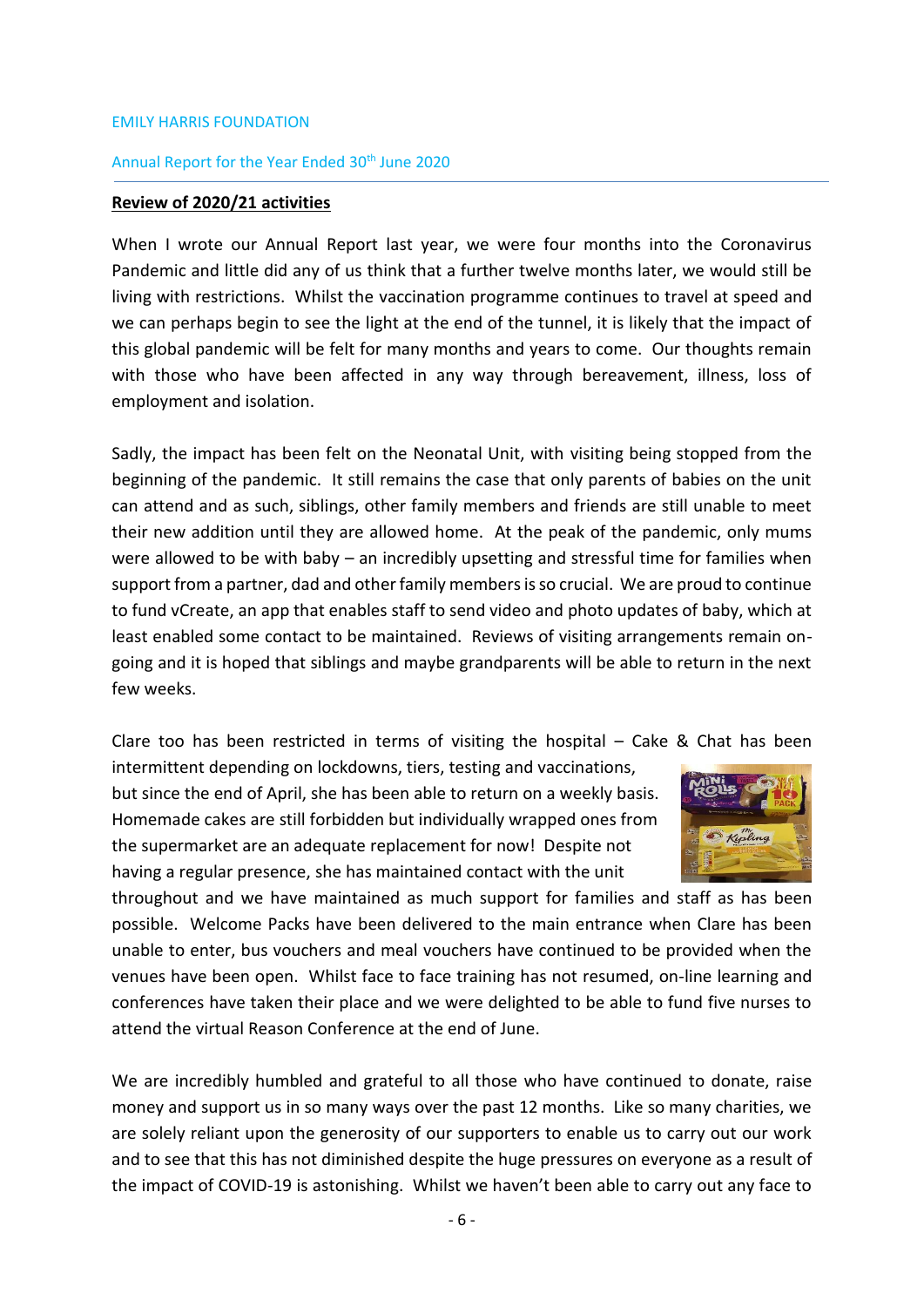face fundraising activities this year, we have embraced the world of virtual fundraising, taking part in a Virtual Balloon Race and hosting our very first Virtual Quiz! Thank you to everyone who took part in those events. We hope to continue with some virtual fundraising in the future as we received feedback from supporters who were delighted to be able to join from all over the country and even the world!

The Captain Tom 100 Challenge took place in May, inviting people to take part in a challenge around the number 100. One of our fabulous trustees decided to walk for 100 minutes every day during May, a great achievement with the help of plenty of plasters and foot cream! One of our youngest supporters also baked 100 cakes although they had all been eaten by the time Clare met him for the cheque presentation!!





Jack with his Cakes Clare & Jack with his cheque Danni on one of her walks



Christmas saw us launch our range of Alternative Gifts – a great alternative to a present for that person in your life who is so difficult to buy for! We have a range of items from £3 to £150 that you can purchase to support our work. We use the money from your donation to buy that item and you receive a card to give to your friend or family member to tell them what you have bought on their behalf! Click [here](https://emily-harris-foundation-shop.square.site/) to visit our shop and find out more!

One of the major changes for us this year has been to create a new Board of Trustees. This has been part of our on-going plan to develop the Charity and move towards becoming a Charitable Incorporated Organisation (CIO). We extend our thanks to all those who have



 served on our previous board and we know that many will remain fully involved and committed to the charity. Thank you to Michael Harris, June Brown, Peter Simcock and John Yarrien. Due to a potential conflict of interest, Neil Harris has also stepped away from  $s$ Board  $t$  the Board of Trustees but has taken up a position as President of the  $\frac{v}{250}$  Charity. Clare Harris remains the Foundation Manager. We are *divisions* delighted to welcome Ken Daly as our Chair of Trustees, along with

Martin Dillon, Clare Lund, Daniella Coles and Matthew Carr as Trustees. All bring wonderful commitment and expertise to the board and we look forward to them helping to develop the charity in the years to come.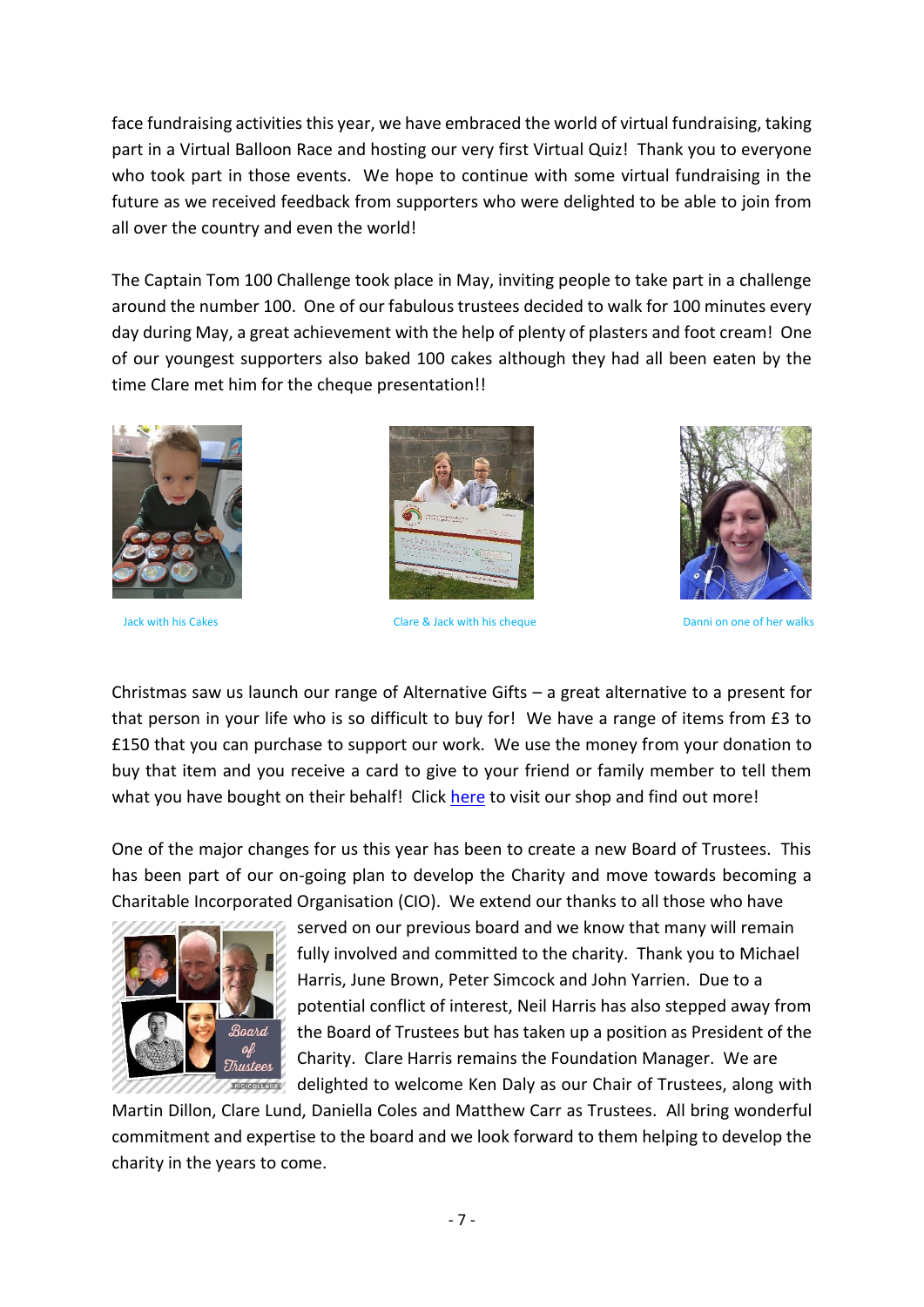# Annual Report for the Year Ended 30<sup>th</sup> June 2020

# **Plans for the future**

In 2021-2022 we will continue the process of becoming a CIO. In order to do this, we have to register as a new charity and then close the old charity down. We will retain the same name and there will be a record held with the Charities Commission to acknowledge the transition. Once the new charity is established, we will review how we meet our objectives and establish any new ways of supporting the families and staff on the neonatal unit.

Fundraising to enable us to carry out our work will continue to come from a variety of sources. We are mindful that individual donations may reduce as part of the impact of the Coronavirus pandemic and grant funding is also going to be highly sought after by many charities seeking to recoup lost fundraising from the last sixteen months. As such, we will seek to use our reserves where fundraising falls short and continue to explore other ways of generating funds.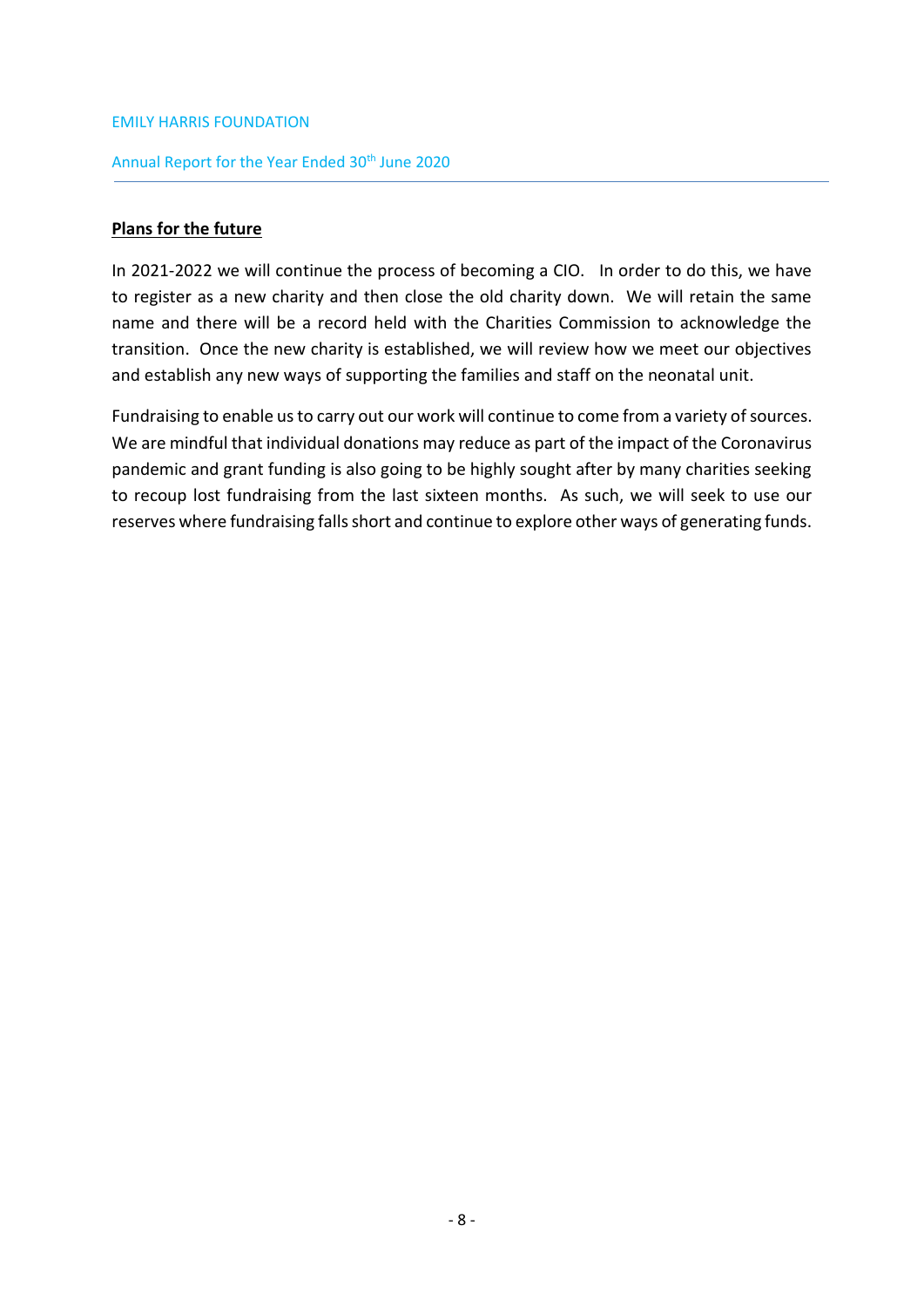# Annual Report for the Year Ended 30<sup>th</sup> June 2020

## **Thanks and Acknowledgements**

We would like to extend a huge thanks to the many people who choose to support our work each year; their continued dedication and generosity enables us to fund the services that make such a difference to the staff of the Neonatal Unit and to families with babies on the unit. We are confident that with the ongoing support of all of the fantastic fundraisers, donors and organisers, we can provide a wider range of support. We are also incredibly grateful for the ongoing support of our Board of Trustees, who have given so much of their time this year as well as their considerable knowledge and skills.

We would like to offer our sincere thanks to the following organisations that have supported our work over the past year, as well as the many hundreds of families, doctors, nurses and other individuals who have made such a difference to our work:

Ravenshead Rotary Yusen Trading Co-operative Community Fund Miller Knight Western Power Distribution St. Mary's Catholic Primary School, Maltby St. Patrick's Catholic Primary School, Mansfield **Terracycle** Centre Parcs Lincolnshire Co-op Asda Integrated Food Projects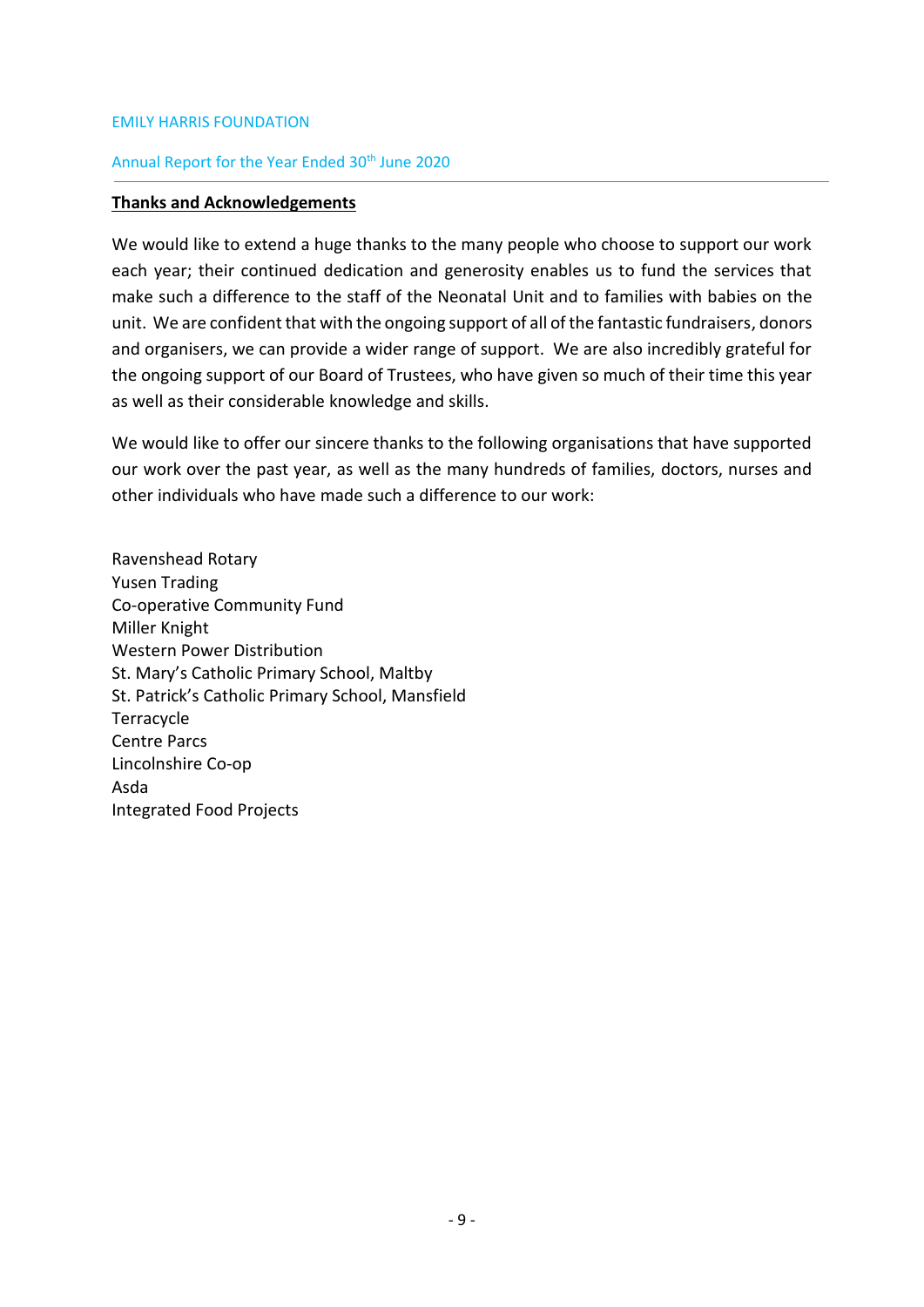# Annual Report for the Year Ended 30<sup>th</sup> June 2020

## **Financial Review 2020/2021**

As mentioned above, despite the on-going Coronavirus pandemic, we have seen another healthy year in terms of income and our expenditure exceeded this for the first time in three years. It has been an aim of the charity to spend more of our reserves and as such, we are pleased to have been able to do this, even in a small way, during this financial year. Income for the year was £21,944.28 with expenditure reaching £22,747.56.

# **Income**

The major income sources this year were:

Co-Operative Community Fund – We were delighted to be one of the Charities supported by the Co-Operative Community Fund from October 2019 to October 2020. We received just under £1600 in November for the final instalment of this fundraising, taking the total raised to £2495.45.

Virtual Balloon Race - Over 100 people bought balloons to virtually race across Europe in a bid to travel the furthest in seven days. Almost £800 was raised with our top three balloon owners receiving a prize for their achievement.

Alternative Gifts – We launched our range of Alternative Gifts before Christmas and they proved hugely popular as Christmas Gifts. To date £756 worth of gifts have been purchased and used by us in our work. They remain available all year round from our on-line shop.

Captain Tom 100 Challenge – This national campaign was launched in May to coincide with what would have been Sir Captain Tom Moore's  $101<sup>st</sup>$  birthday. A total of over £500 was raised by supporters signing up to this challenge.

Standing Orders – We have had 14 regular donors this year who contribute to the charity through standing orders on either a monthly or weekly basis. If this is something you feel you could consider, we would love to hear from you! It is great to have the security of regular income each month.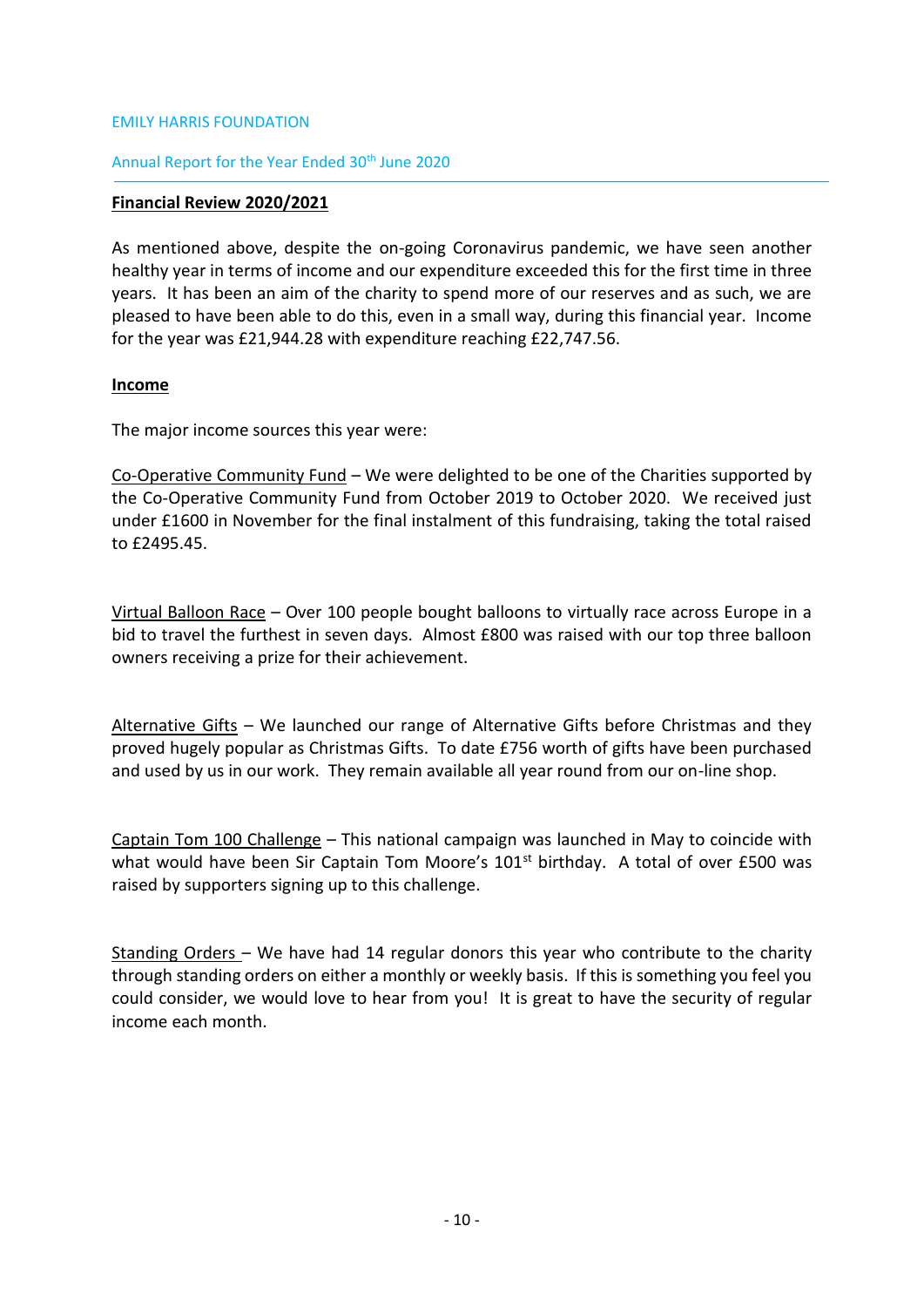# Annual Report for the Year Ended 30<sup>th</sup> June 2020

There have also been many individuals and groups who have donated or done other fundraising for us but are too many to list here. We sincerely thank all of these people for all of their efforts. Here is a flavour of what other people have been doing to raise funds this year.



Matthew Cullen is running the distance from Land's End to John O'Groats in the year. He's almost there already!



Parents dressed as Santa, a Unicorn and a Dinosaur walked the streets around Stanton Hill at Christmas!



Cory Marsh decorated his garden with Christmas lights as part of his on-going fundraising for us.

# **Use of Funds**

vCreate – This has continued to be a very popular provision in the unit with families sharing how receiving video updates of their babies when they cannot be with them has helped immensely. It has been invaluable during the periods of time when visiting has been severely restricted this year. We have funded this for a fourth year at a cost of £4320. If there are any businesses out there who would be interested in sponsoring this app, please do contact us for more information.

Counsellor – Paula continues to be a valuable resource offering psychological support to parents on the unit. During lockdown, she very generously offered virtual support at no cost to the charity and we are now hoping she will be able to resume face to face counselling. We have paid £137 towards her hours on the unit during this financial year.

Staff Training – As mentioned above, face to face training and conferences have all been cancelled this year but we have been able to fund five nurses to access the Virtual Reason Conference at a cost of £300 and look forward to hearing their feedback.

Nursing Chairs & Flats – One of the on-going things we do is to provide nursing chairs to the unit and also bedding and accessories for the flats area. As we can no longer source the nursing chairs, we have an upholsterer who is able to re-cover the existing chairs. We hope to report on the completion of this project in next year's annual report. We have purchased new bedding this year which is well received by parents staying on the unit.

In addition, we have continued to provide the essential items that are the core everyday services, providing 152 Welcome Bags, 32 Bus Vouchers and 20 Meal Vouchers for the local pub during this financial year.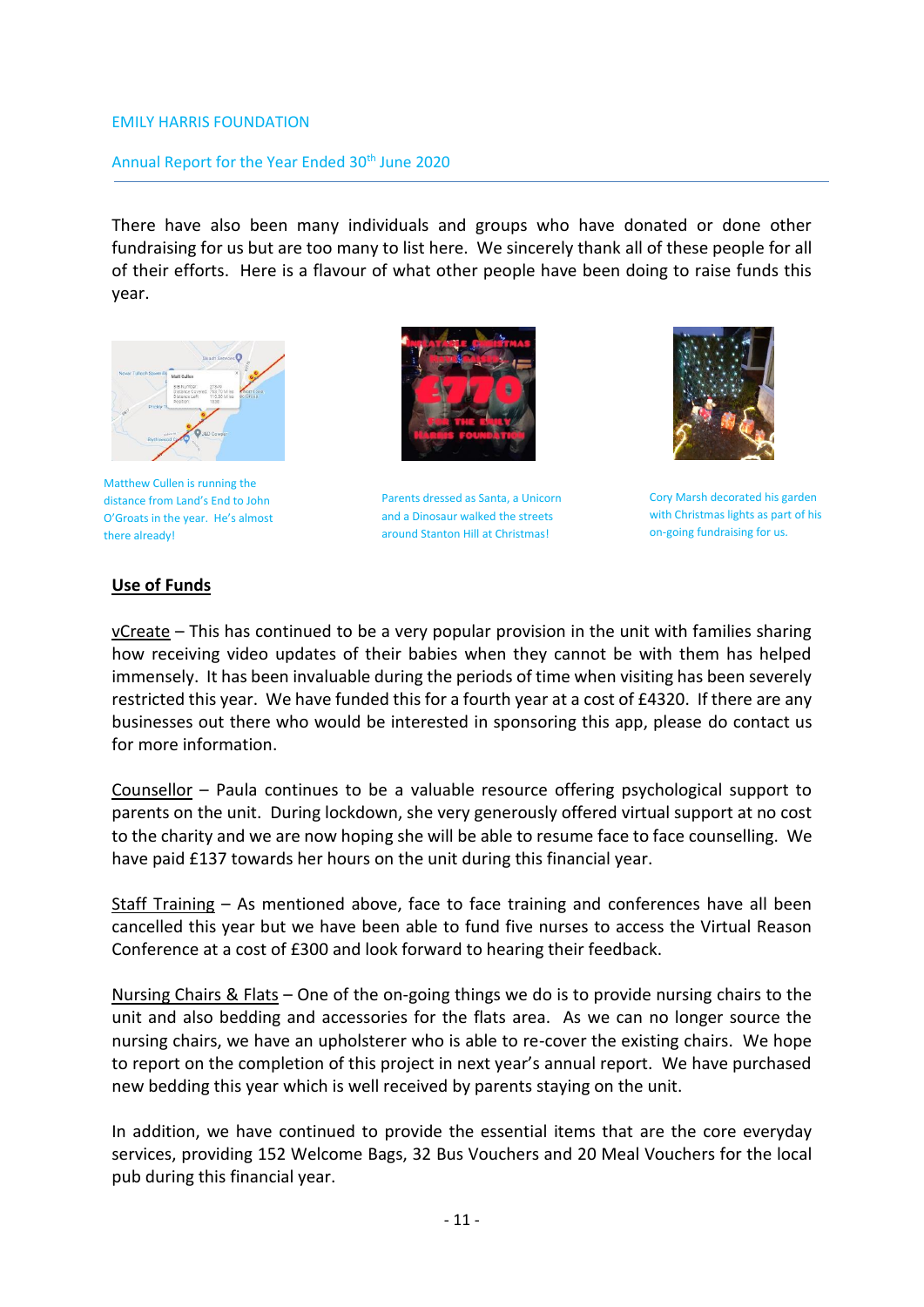# Annual Report for the Year Ended 30<sup>th</sup> June 2020

## **Remuneration**

The Foundation's Trustees comprise the key management personnel of the charity. They are charged with directing, controlling, running and operating the charity on a day to day basis. The Trustees are not remunerated. The pay of the project manager is continued to be reviewed annually.

# *Disclosure of information to auditors*

Each of the Trustees has confirmed that there is no information of which they are aware which is relevant to the audit, but of which the auditor is unaware. They have further confirmed that they have taken appropriate steps to identify such relevant information and to establish that the auditors are aware of such information.

# *Auditors*

Revd. Robert Howard Jones F.C.M.A., C.G.M.A. was appointed as auditor of the accounts.

Clare Harris Foundation Manager Date: 1st July 2021